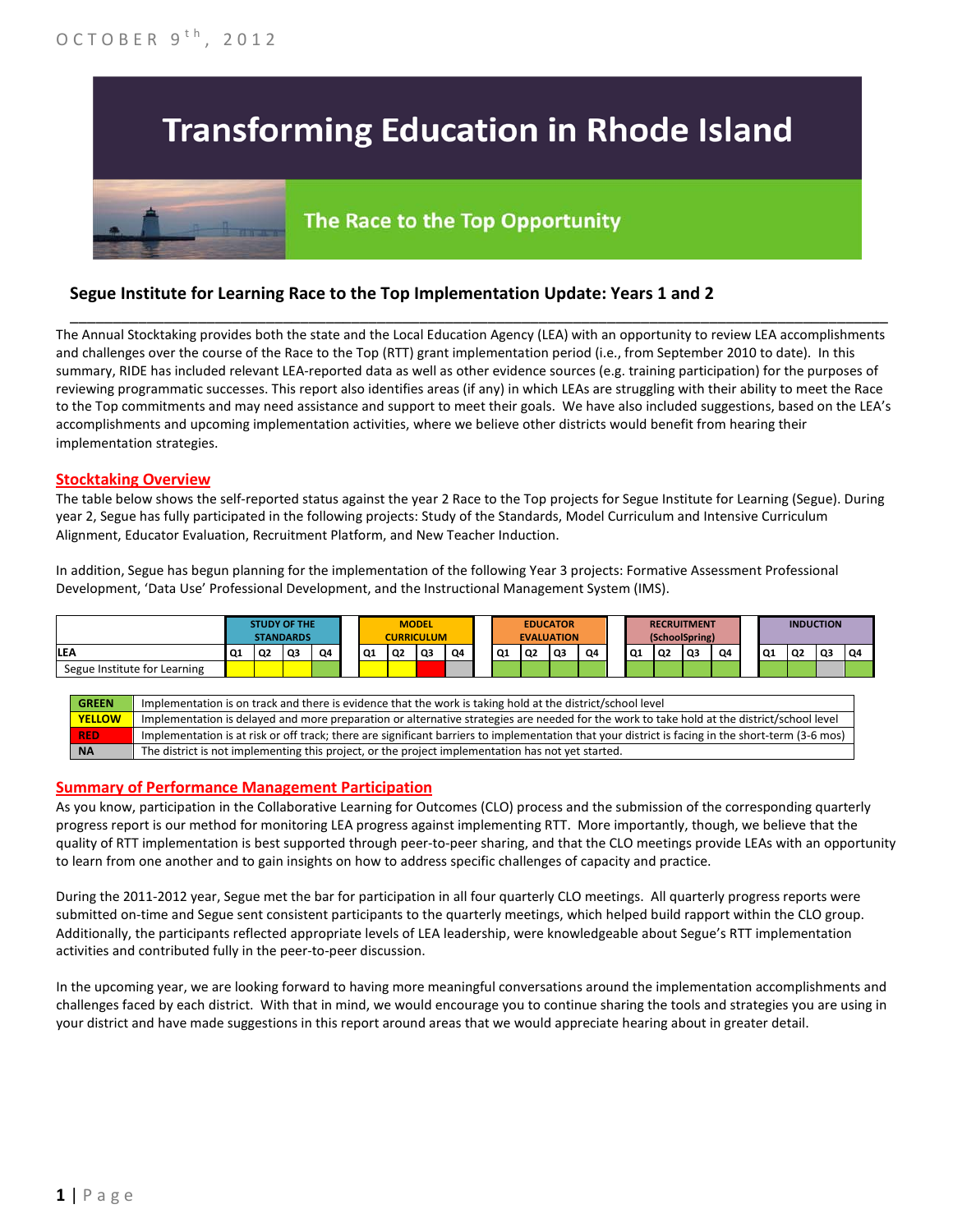#### **System of Support 1: Standards and Curriculum**

As of July 2012, Segue is delayed against the System of Support 1 year 1 and year 2 commitments and tasks for Race to the Top, reflected in the tables below. Based on the quarterly progress reports submitted by Segue, we have assessed the district as 'on track', 'delayed' or 'off track/at risk' on each task utilizing the criteria described on page 1 of this report.

| <b>Study of the Standards</b>                                   | Year 1:<br>SY10-11 | Year 2:<br>SY11-12                             |  |
|-----------------------------------------------------------------|--------------------|------------------------------------------------|--|
| Identify educators to participate in the Study of the Standards | $V^*$<br>^         |                                                |  |
| Specify names and invite participants                           | $\overline{ }$     |                                                |  |
| Coordinate schedule with RIDE for all participants              |                    |                                                |  |
| Complete planned educator training                              |                    | $\overline{\phantom{a}}$<br>$\mathbf{\Lambda}$ |  |

*\*Please note: the 'x' in the above table represents the anticipated completion timeline set by RIDE, not when the district completed the task.*

| Intensive Curriculum Alignment and Model Curriculum Development                                                                                                                                                                                           |   |                         | Year 2:<br>SY11-12 |  |
|-----------------------------------------------------------------------------------------------------------------------------------------------------------------------------------------------------------------------------------------------------------|---|-------------------------|--------------------|--|
| Develop and communicate a multi-year Transition Plan for the Common Core State Standards implementation, including clear<br>expectations for school level transition benchmarks and a plan for developing a curriculum aligned to the CCSS in grades K-12 |   |                         | χ                  |  |
| Identify opportunities for educators to work collaboratively to deepen understanding of CCSS (e.g. Common Planning Time, grade<br>level team, department meetings, faculty meetings)                                                                      |   | $\checkmark$<br>v       | x                  |  |
| Conduct analyses of each core curricula to ensure that each is aligned to standards, guaranteed and viable                                                                                                                                                | x |                         |                    |  |
| ldentify which, if any, curriculum development is needed as well as the method by which curriculum will be developed (i.e. Model<br>Curriculum with the Charles A. Dana Center, through an LEA cohort, or individually)                                   |   |                         |                    |  |
| Create implementation plan, including the identification of aligned resources, to support roll out of new curricula                                                                                                                                       |   |                         | $\mathsf{x}$       |  |
| Develop curriculum aligned to the Common Core State Standards, including participation in Dana Center curriculum writing and<br>leadership sessions (if applicable)                                                                                       |   | $\overline{\mathsf{x}}$ | X                  |  |

Segue distributed the Common Core State Standards (CCSS) in hard copy to all teachers. As noted in Segue's quarterly progress reports, the LEA met their RTT goals (i.e., 4 per building) for educator participation in the Study of the Standards training sessions. RIDE is also pleased to note that Segue was awarded grant funding to support their transition to the common core. The school utilized some of that funding to continue to deepen understanding of the standards by sending all educators to Study of the Standards sessions. Additionally, the district has attended supplemental professional development geared towards increasing readiness to transition through focusing on text complexity, developing text-dependent questions, and deepening understanding of the mathematics standards.

Segue is scheduled to begin working with several other districts, starting in the 2012-2013 school year, to create resources and lesson plans aligned to a K-12 science model curriculum. While Segue has a guaranteed and viable curriculum aligned to the current standards, the school reported that they had not made significant progress against developing an ELA and mathematics curriculum aligned to the new common core state standards. The school began their alignment of the mathematics curriculum during the 2011-2012 school year, and will start ELA during the 2012-2013 school year. In their quarterly progress reports, the district noted that they are waiting for the state model curriculum, and/or additional guidance on curriculum alignment, to become available.

In their quarterly progress reports, Segue noted that they have encountered the following challenges around this work:

- Limited time to deliver the Study of the Standards and other professional development needs
- Seeking guidance from RIDE in order to develop and re-align curriculum to CCSS in all content areas

We hope that you will take the opportunity to utilize the curriculum materials that are being developed by other districts and available for use through the Instructional Management System (IMS). We look forward to hearing about your progress working collaboratively with the other districts, and on new in-district initiatives, as well as the successes and challenges you encountered along the way, as you (and all districts) begin planning for next steps following the common core state standards alignment.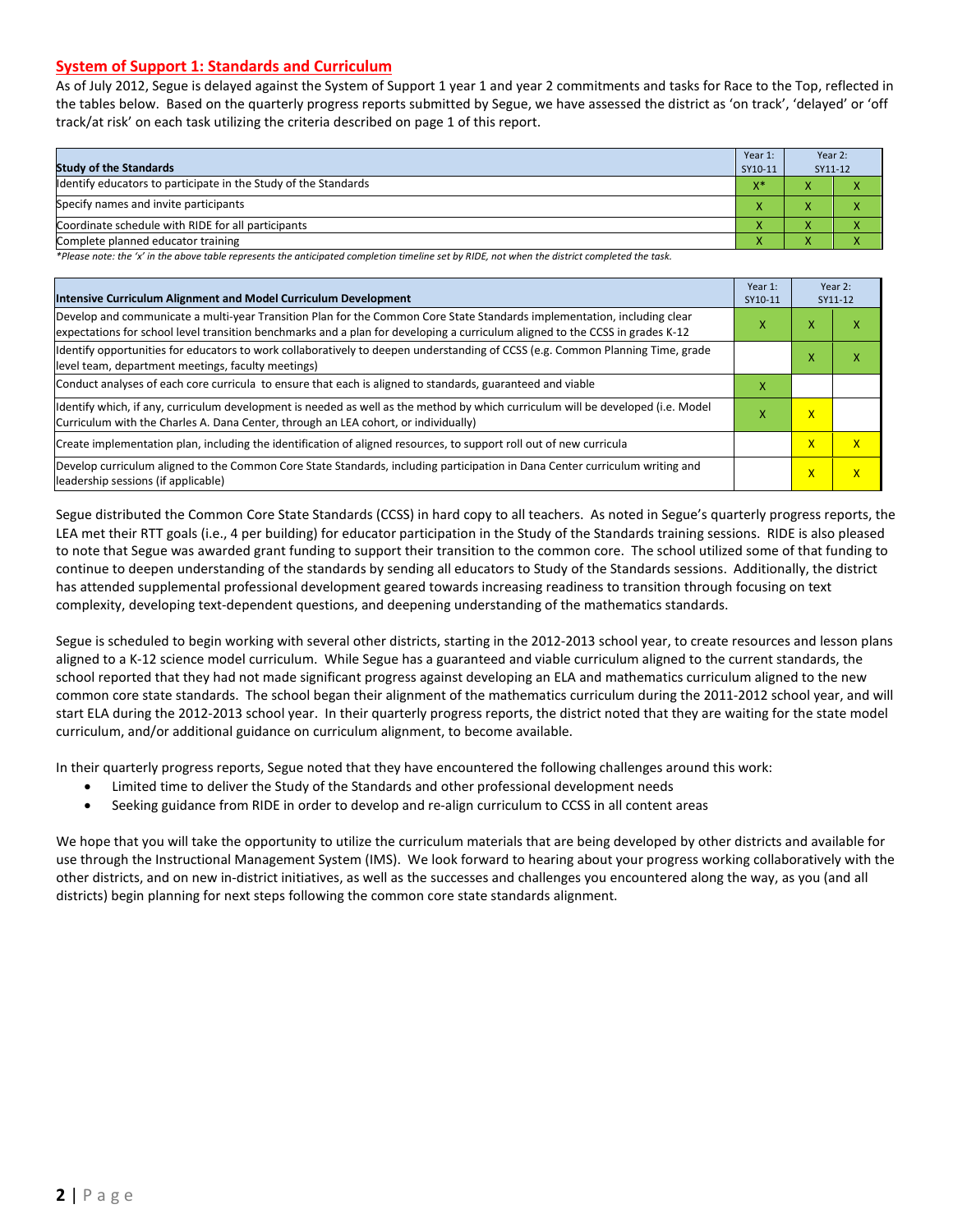#### **System of Support 2: Instructional Improvement Systems**

As of July 2012, Segue is on-track against the System of Support 2 year 1 and 2 commitments and tasks for Race to the Top.

In the spring implementation survey submitted to RIDE, Segue reported that they intend to implement the Formative Assessment online professional development modules during the 2012-2013 school year and the school did has identified facilitators who will support the implementation of the modules.

RIDE wants to thank Segue for their participation in the 'data use' focus groups, which helped shape the RIDE's content development and implementation planning for that project. The district's participation in the RIDE data team meetings also helped shape this work. The district has confirmed that they plan to engage school data leadership teams in 'Data Use' professional development starting in August 2012 and running through the remaining school year, and have confirmed logistics with RIDE for the initial sessions. Additionally, Segue has also registered for training on the Instructional Management System (IMS) Primary (Pinnacle) and RtI (Exceed) platforms, as well as for Administrator training and has noted that they intend to use the RtI platform during the upcoming school year.

In the upcoming CLO sessions, we look forward to hearing about the successes and challenges that Segue has encountered while implementing these systems, as well as the district's progress around building teacher engagement in the various IMS tools and resources. Additionally, for those participating in the 'Data Use' professional development, we would be interested in hearing some of the strategies that Segue has learned around deepening collaboration around data and using data to change instructional outcomes.

| <b>Formative Assessment Online Professional Development Modules</b>                                                                                                                                      | Year 1:<br>SY10-11 | Year 2:<br>SY11-12 |
|----------------------------------------------------------------------------------------------------------------------------------------------------------------------------------------------------------|--------------------|--------------------|
| Create multivear plan for implementation of formative assessment PD modules, including the process and timelines by which all<br>educators will participate in the formative assessment training modules |                    | $\mathbf v$        |
| Identify facilitators who will support the implementation of formative assessment practices in daily instruction                                                                                         |                    |                    |

| <b>Instructional Management System (IMS)</b>                                                                                                                                                                                           | Year 1:<br>SY10-11                     |   | Year 2:<br>SY11-12 |
|----------------------------------------------------------------------------------------------------------------------------------------------------------------------------------------------------------------------------------------|----------------------------------------|---|--------------------|
| Designate an LEA data steward to support decision making around data collections and systems implementation and to provide input<br>and feedback on data initiatives through designated representatives                                | Identify<br><b>LEA Data</b><br>Steward | x |                    |
| Maintain data quality standards of local student information systems and upload local assessment data and program information as<br>required by RIDE in a timely manner                                                                |                                        |   |                    |
| Review the RIDE IMS Training Plan and develop a multiyear training and implementation plan to provide all educators with access<br>and training on the system                                                                          |                                        |   | ⋏                  |
| Based on IMS Training Plan guidance, register and attend training for Administrative Users (i.e. users who will maintain and configure<br>both the Primary IMS and RtI Module) and LEA Trainers (i.e. staff to be trained as trainers) |                                        |   | ⋏                  |
| Following RIDE training, LEA Administrative Users and LEA Trainers configure the IMS for educator use and to provide end users with<br>access and training needed to utilize the IMS for daily activities                              |                                        |   | $\lambda$          |

| 'Data Use' Professional Development                                                                                                                                                                                                                                                     | Year 1:<br>SY10-11 |  | Year 2:<br>SY11-12 |
|-----------------------------------------------------------------------------------------------------------------------------------------------------------------------------------------------------------------------------------------------------------------------------------------|--------------------|--|--------------------|
| Complete a needs assessment survey indicating the use of and collaboration around data within schools and across the LEA                                                                                                                                                                |                    |  | ⋏                  |
| Based on RIDE implementation plan, determine the timing (i.e. Year 1, Year 2, or staggered across Year 1 and Year 2) of LEA<br>participation in 'Data Use' Professional Development and provide RIDE with the schools that will participate in Year 1 and/or Year 2<br>training cohorts |                    |  | x                  |
| In coordination with RIDE, select 'Data Use' training dates for each cohort of schools, as applicable                                                                                                                                                                                   |                    |  | Year 1             |
| Identify and provide RIDE with the leadership team members from each school who will participate in the Year 1 and/or Year 2<br>training cohorts, as applicable                                                                                                                         |                    |  | Year 1             |

*\* Please note that, for this project, 'year 1' refers to cohort 1 taking place during the 2012-2013 school year, and 'year 2' refers to cohort 2 taking place during the 2013-2014 school year.*

#### Based on information provided to RIDE, we anticipate that Segue will implement the following initiatives during the 2013-2014 school year.

| <b>Interim Assessments</b>                                                                                                                                                              | Year 1:<br>SY10-11 | Year 2:<br>SY11-12 |
|-----------------------------------------------------------------------------------------------------------------------------------------------------------------------------------------|--------------------|--------------------|
| Identify method by which all educators will have access to interim assessments                                                                                                          |                    |                    |
| Develop timeline for training of all educators in the use of interim assessments utilizing train-the-trainer model                                                                      |                    |                    |
| Develop protocols or expectations regarding the use of interim assessment to inform instruction including timelines for<br>administration and process for scoring and reporting results |                    | $\mathbf{v}$       |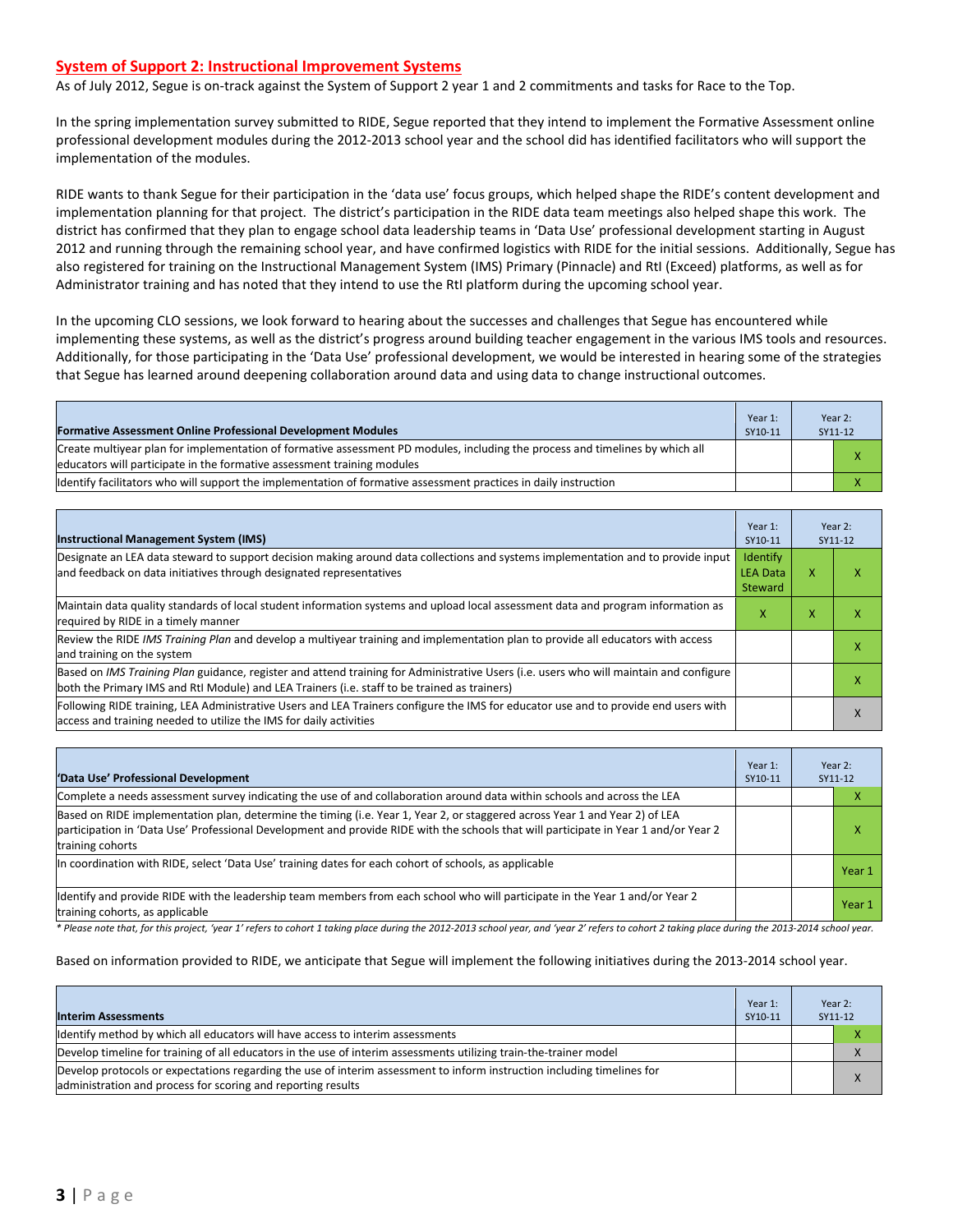#### **System of Support 3: Educator Effectiveness**

As of July 2012, Segue is on-track against the System of Support 3 year 1 and 2 commitments and tasks for Race to the Top.

| <b>Educator Evaluation</b>                                                                                                                                                                            |   |   | Year 2:<br>SY11-12 |  |
|-------------------------------------------------------------------------------------------------------------------------------------------------------------------------------------------------------|---|---|--------------------|--|
| Participate in educator evaluation model design, development and refinement feedback opportunities.                                                                                                   | x | X | x                  |  |
| Identify District Evaluation Committee members, responsible for monitoring the implementation of the system and providing<br>recommendations to LEA leadership teams.                                 | X | X | x                  |  |
| Participate in field testing to support RI Model development                                                                                                                                          | x |   |                    |  |
| Identify individuals who will serve as primary and, if applicable, secondary/complementary evaluators                                                                                                 | x |   | x                  |  |
| Send all required evaluators to RIDE-provided evaluator training on model; Send evaluators and system administrators to training on<br>the Educator Performance Support System (EPSS) data system     | X | X | x                  |  |
| Examine LEA Policies and Contracts for Challenges; where applicable, consider memorandums of understanding or contract renewal<br>language which will support district implementation of evaluations. | X | X | x                  |  |
| Create a plan for the appropriate use of funds to support implementation of educator evaluation system.                                                                                               | X |   | x                  |  |
| Complete required RI Model components of educators and building administrator evaluations.                                                                                                            |   |   | x                  |  |
| Submit evaluation data and documentation (e.g. component and summative level ratings, verified rosters); provide other requested<br>linformation to support RIDE research and system improvement.     |   |   | x                  |  |

Based on their quarterly progress reports, Segue has implemented all components of the Rhode Island Model for teacher evaluations. As of October 2012, Segue has submitted final summative teacher evaluation ratings to RIDE.

To support teacher understanding of the evaluation process, Segue's Director of Instruction used weekly common planning time and professional development days to train and support teachers on the new educator evaluation system. During those sessions, administrators worked with teachers to deepen their understanding of the evaluation rubrics, self-assessment form, and professional growth plan. The LEA also utilized their RIDE-trained Intermediary Service Provider (ISP) to provide professional development to all teachers and administrators on creating and assessing Student Learning Objectives and translating classroom observation data onto feedback forms. Finally, Segue created a District Evaluation Committee (composed of teachers, support personnel, principals, and central office staff) and submitted the membership list to RIDE.

Evaluators from Segue attended all training modules offered by RIDE during the 2011-2012 school year, and evaluators from the LEA also attended the summer 2012 training Academies. We want to remind the LEA that, in addition the Academy training, all personnel responsible for evaluating teachers and building administrators must attend two half-days of additional professional development taking place over the 2012-2013 school year as well as online observation practice. Personnel responsible for evaluating both teachers and building administrators are only required to attend professional development and training for teacher evaluators (e.g., the *Academy for Personnel Evaluating Teachers)*.

In their quarterly progress report, Segue noted that they have encountered the following challenges around this work:

- Difficulty finding the most effective use of ISP time, given the limited number of days funded through RTT
- Follow-up training needed on the evaluation modules

RIDE has appreciated Segue's collaboration and thought partnership around the development and refinement of educator evaluation processes. In the upcoming school year, we hope that Segue will share the strategies and resources they are using to support their evaluation process during the CLO meetings.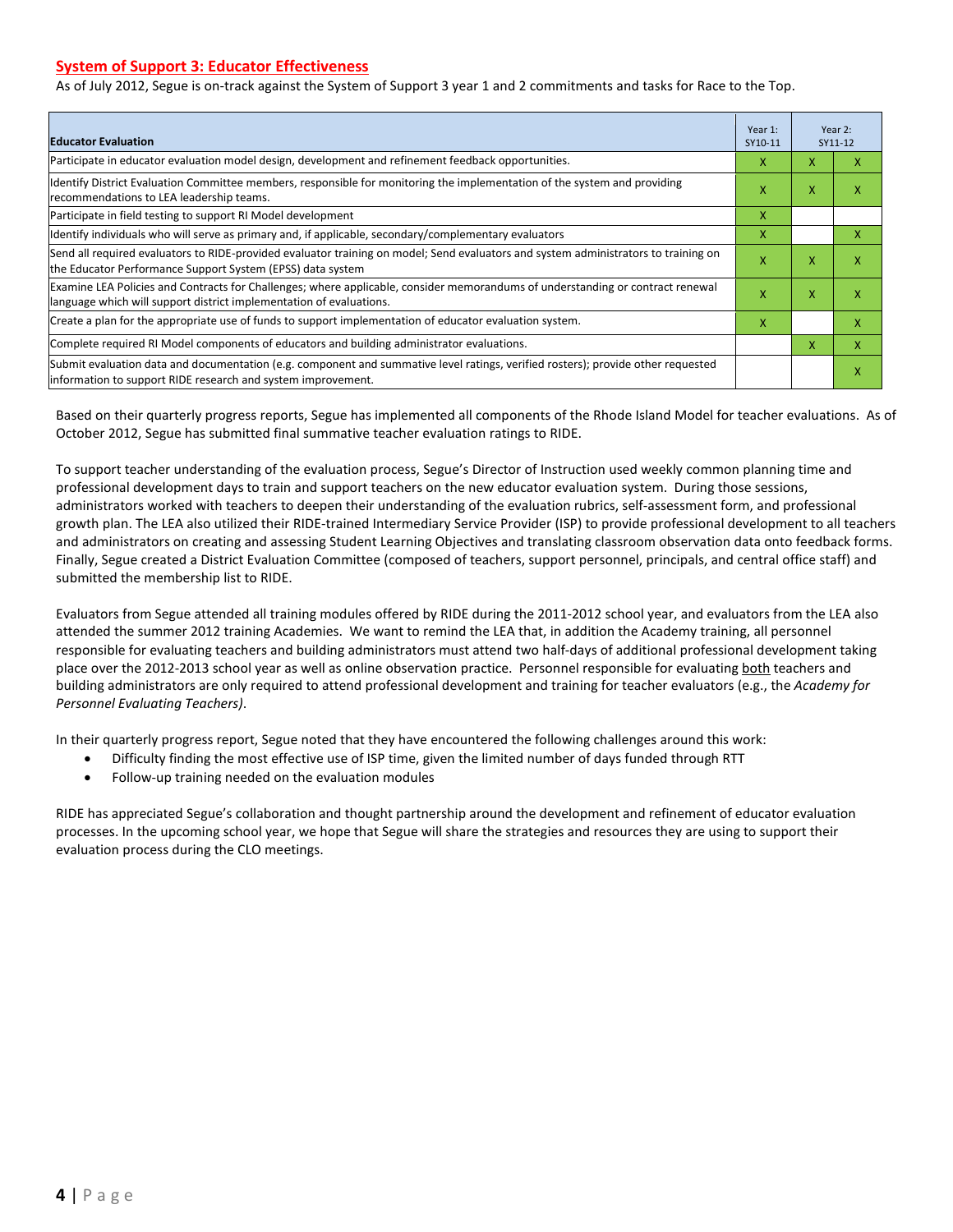#### **System of Support 4: Human Capital Development**

As of July 2012, Segue is on-track against the System of Support 4 year 1 and 2 commitments and tasks for Race to the Top.

| <b>Recruitment (SchoolSpring)</b>                                                            | Year 1:<br>SY10-11 | Year 2:<br>SY11-12 |
|----------------------------------------------------------------------------------------------|--------------------|--------------------|
| Provide RIDE with feedback on the desired functionality of a state-wide recruitment platform |                    |                    |
| Attend orientation sessions with selected vendor and train relevant personnel as needed      |                    |                    |
| (Post open positions using the state-wide Recruitment Platform (SchoolSpring)                |                    |                    |

| <b>Beginning Teacher Induction</b>                                                                                                                                            | Year 1:<br>SY10-11 |  | Year 2:<br>SY11-12 |
|-------------------------------------------------------------------------------------------------------------------------------------------------------------------------------|--------------------|--|--------------------|
| Provide RIDE with feedback around the proposed design of the Induction Coach program                                                                                          |                    |  |                    |
| If applicable, recommend potential Induction Coaches to RIDE                                                                                                                  | х                  |  |                    |
| Review and revise hiring policies, timelines and processes in order to support appropriate and timely projections for anticipated hires<br>requiring induction coach services |                    |  |                    |
| Provide RIDE with list of beginning teachers who will receive Induction Coach support in a timely manner in order to ensure that all<br>beginning teachers have coaching      |                    |  |                    |
| Participate in RIDE-provided information opportunities in order to learn about induction coach program                                                                        |                    |  |                    |

Segue utilized the SchoolSpring recruitment platform to recruit for open positions for the 2011- 2012 school year and will continue for 2012-2013 vacancies. The school has three staff members who are trained to post positions and review candidates through SchoolSpring. Segue adapted the school website to have an "open positions" link to SchoolSpring postings.

During the 2011-2012 school year, Segue had 13 beginning teachers which were supported by RIDE induction coaches. The work of induction coaches was supplemented by support from the Director of Instruction, lead teachers, coaches, and individual needs teachers. Time was allotted throughout the school day (Common planning time, planning periods, etc.) for the induction coach and other members of support teams to meet with teachers to reflect, model, conference, and support. The induction coach also collaborated on a regular basis with the Director of Instruction and the Head of School. According to the quarterly progress report, Segue has greatly benefited from the beginning teacher induction program and the coaches have been positive supports for new teachers.

In their quarterly progress report, Segue noted that they have encountered the following challenges around this work:

• Seeking further training on SchoolSpring to learn about the many other tools that could maximize efficiency in using the system.

In the upcoming CLO sessions, RIDE looks forward to engaging in a deeper conversation around the revisions that Segue and other LEAs have made to their hiring policies, timelines and processes in order to support broader human capital initiatives including recruitment of highly qualified and diverse candidates and providing data-driven induction support to beginning teachers.

The contents of this report were developed under a Race to the Top grant from the U.S. Department of Education. However, those contents do not necessarily represent the policy of the U.S. Department of Education, and you should not assume endorsement by the Federal Government.